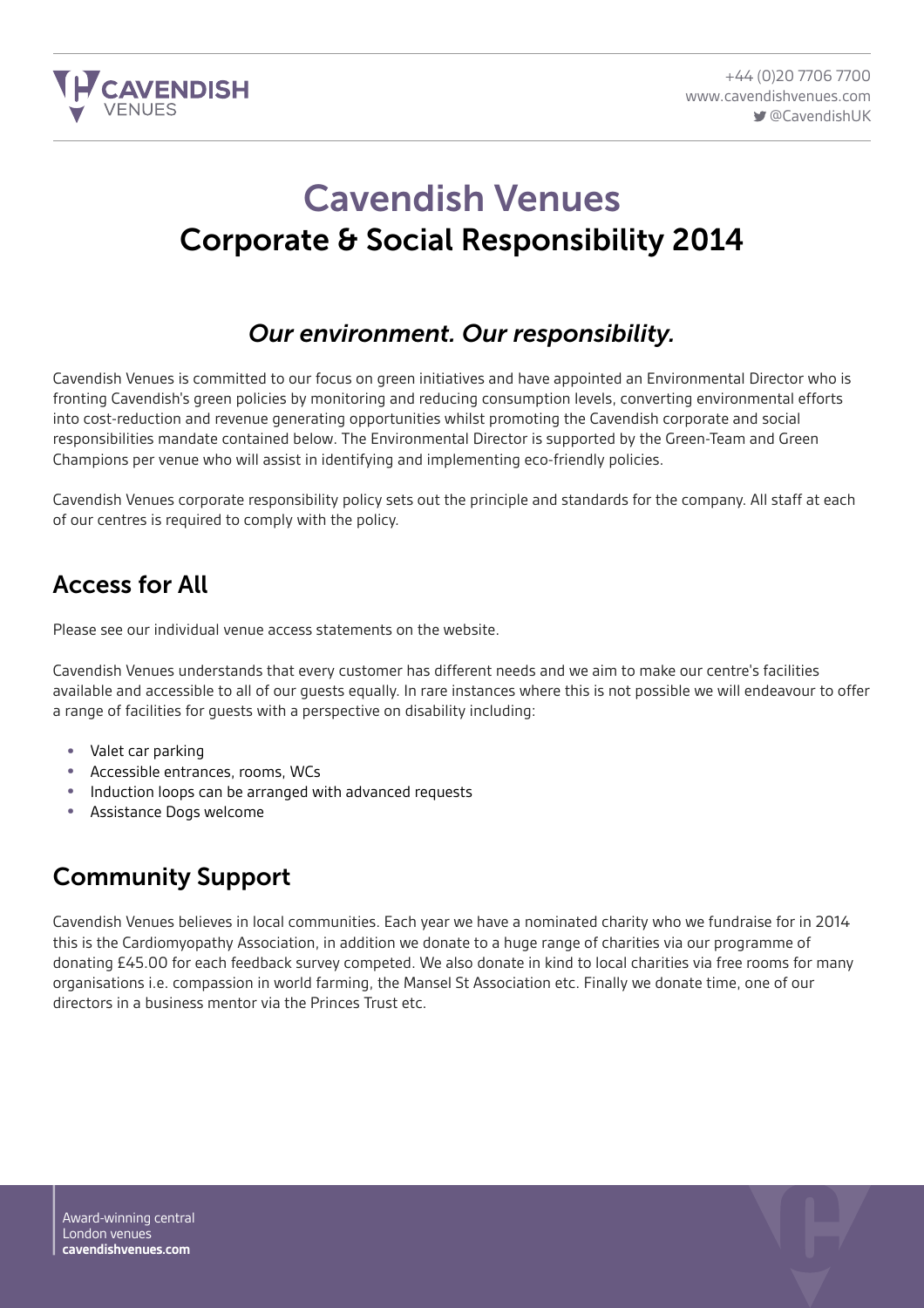

## Environmental Policy

#### Overview of the Strategy and Action Plan

During 2013 Cavendish Venues reviewed each area of their environmental policy. The main focus for 2015 is on reducing consumption and improving efficiency in our Energy and Waste Management processes. The strategy is to investigate and implement new technology or practices to reduce levels and to agree ongoing best practice. Improvement in its environmental impact. The aim is to work towards continuous improvement in environmental management and performance by employees and to encourage support from customers.

Our approach to the environment is guided by a number of principles with which all centres are required to comply.

#### Principles

- The Environmental Director assisted by the Cavendish Green Team and supported by the Cavendish Executive Group sets out the responsibility for environmental performance and develops and maintains an adequate system of management, measurement and improvements.
- All actions comply with relevant regulations.<br>• Business is conducted with due regard to the
- Business is conducted with due regard to the environment, its habitats and biodiversity.<br>• The business operations are requierly assessed for compliance with policy, performance
- The business operations are regularly assessed for compliance with policy, performance and achievement of targets.
- Environment considerations are taken into account in all major business decisions.
- Employees are encouraged to work in an environmentally responsible manner.
- Suppliers are encouraged to operate in an environmentally responsible manner and such encouragement is made a condition of any supply.
- Where appropriate, encourage support from customers by providing them with products and services that are environmentally responsible in use.
- Customers are made aware of all environmental policies in the specific areas where they are in direct contact.
- The company will report regularly on its environmental performance. These will be available on-line or can be sent in writing if requested.

#### Standards Management

The Environmental Director is responsible for the overall environmental performance, which is reported to the Cavendish Board on a monthly basis.

Develop and thereafter maintain an adequately documented environmental recording and reporting system.

Ensure that the implications for the environment are taken into consideration in all major business decisions.

Develop and thereafter maintain a record of formal written comments concerning environmental performance and set targets for their reduction.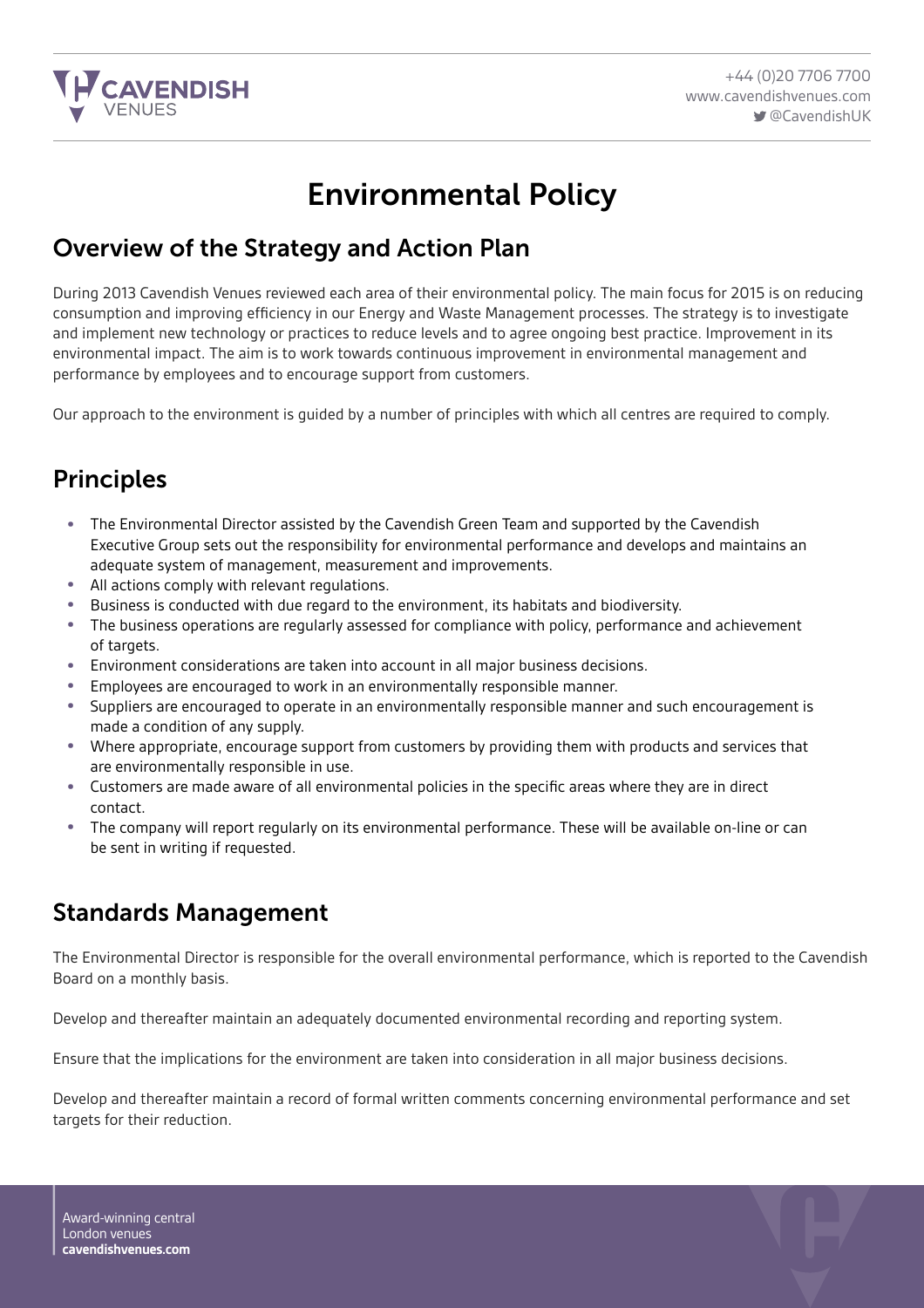

Assess the business regularly for compliance with this policy.

#### Greenhouse Gases

Reduce the use of energy through awareness programs and through designing efficiency into new buildings, equipment, travel and transport and other working practices.

Set a target for the reduction of energy consumption. Monitor report and update regularly.

## Minimise Carbon Footprint

Cavendish Venues have the facility for customers to offset their carbon footprint from flights, weddings, conferences and events. We work with Carbon Investments who will offset carbon emissions on our behalf through a variety of their projects. We offer this facility complimentary for bookings at Cavendish Venues so every penny charged to offset carbon emissions will be passed directly on to Climate Care.

#### Resources

Reduce the use of water and materials through awareness programs and through designing efficiency into new buildings, equipment and working practices.

Set a target for the reduction of utility consumption. Monitor report and update this annually.

Reduce, reuse or recycle solid waste where economically and environmentally sensible. When these options are not available, dispose of solid waste in the most environmentally responsible manner.

Set targets for the reduction of waste produced. Monitor, report and update these annually.

The following is a selection of initiatives that Cavendish adopts to help reduce, re-use and recycle:

- Dual flush toilets to save water
- Energy efficient windows to improve thermal performance resulting in less of a requirement for heating in winter and air conditioning in summer.
- Dedicated recycling unit
- Re-use of furniture and fittings after our refurbishments by donating to local charities and businesses.
- Installation of low energy light bulbs
- Favour supplies derived from recycled materials or renewable resources.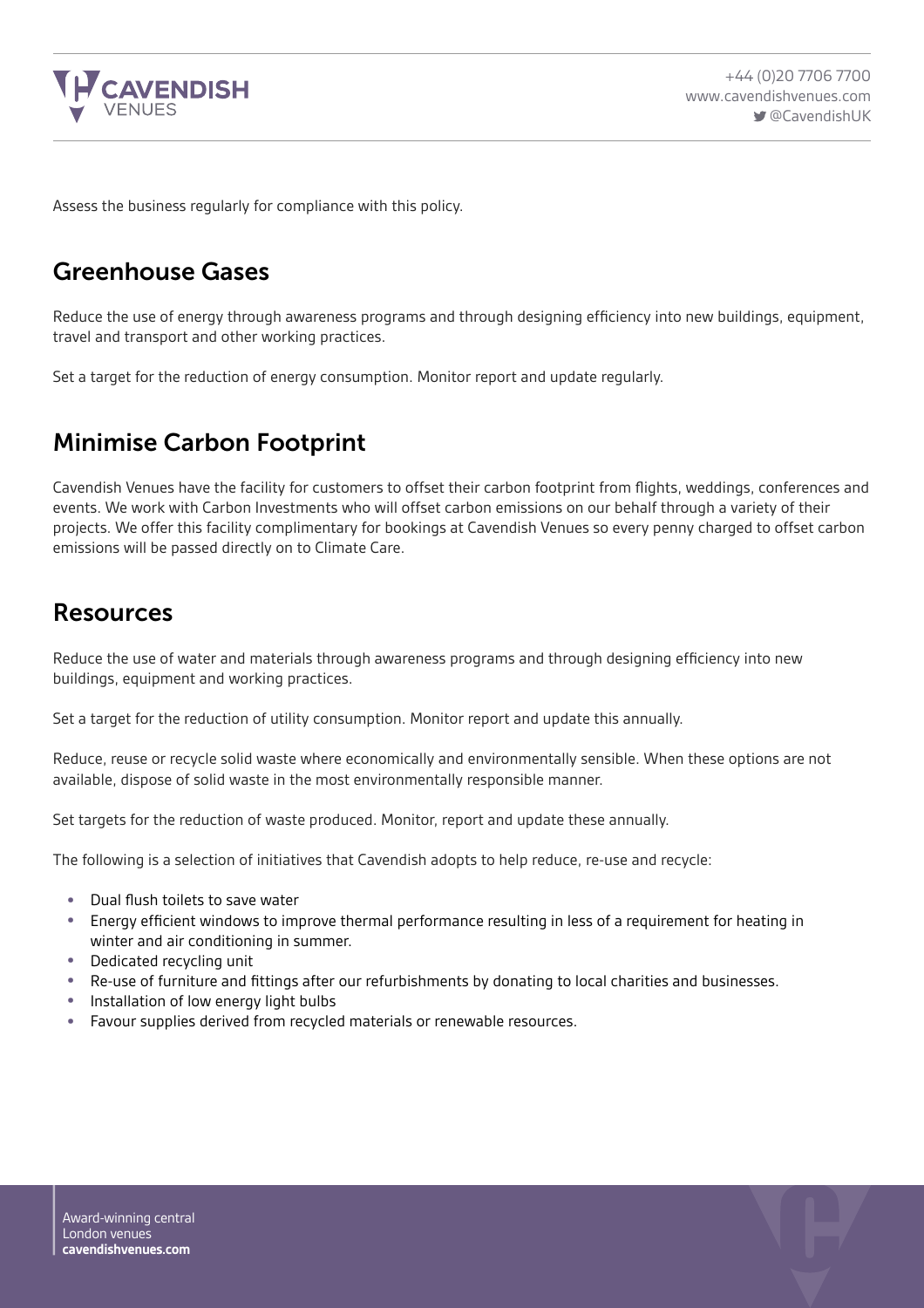

## Daily Actions

On a day-to-day basis the teams in all Cavendish Venues take the following actions in their contribution to helping the environment:

- Recycling of all inputs<br>• Daily monitor water/g
- Daily monitor water/gas/electricity consumption to aid reducing consumption levels
- Compact waste so less collections required
- Encourage car share<br>• Encourage cyclo to w
- Encourage cycle to work and have provided cycle rack facilities plus discount on cycling goods with local retailers
- Encourage local transport and provide information on their facilities<br>• Purchase recycled goods
- Purchase recycled goods<br>• Provide environmental av
- Provide environmental awareness and training as part of the new staff induction programme
- On going environmental and awareness training
- Have a dedicated environmental group driving forward new initiatives<br>• Hse conference call phones between properties to minimise travel
- Use conference call phones between properties to minimise travel
- Sales team promote our environment policy and awards to clients
- Co-ordinate in advance staff taxi journeys and pick-ups to minimise number of Taxi journeys

#### Hazardous Substances

Reduce the use of hazardous or non-degradable chemicals. Where the use of such substances is unavoidable, train staff in their handling and disposal and take precautions to minimise the impact of spillage.

Reduce the use of ozone depleting substances in supplied packaging materials, refrigerants and fire suppression systems by specifying new equipment that is free of such materials and replacing existing systems as directed by legislation. Staff are COSHH trained.

#### Working with our Local Communities

Reduce as far as commercially practicable the level of harmful or nuisance emissions. Collect used cooking oil and recycle it through a licensed contractor.

Carry on business in a responsible manner with due regard to the centres' immediate environment, particularly at unsociable hours and in relation to noise, odour, lighting, litter, uncollected waste or deliveries and collections.

Maintain building exteriors, outdoor equipment and grounds to create a positive visual impact within the centres' community.

Introduce contingency plans for major incidents to reduce their environmental impact.